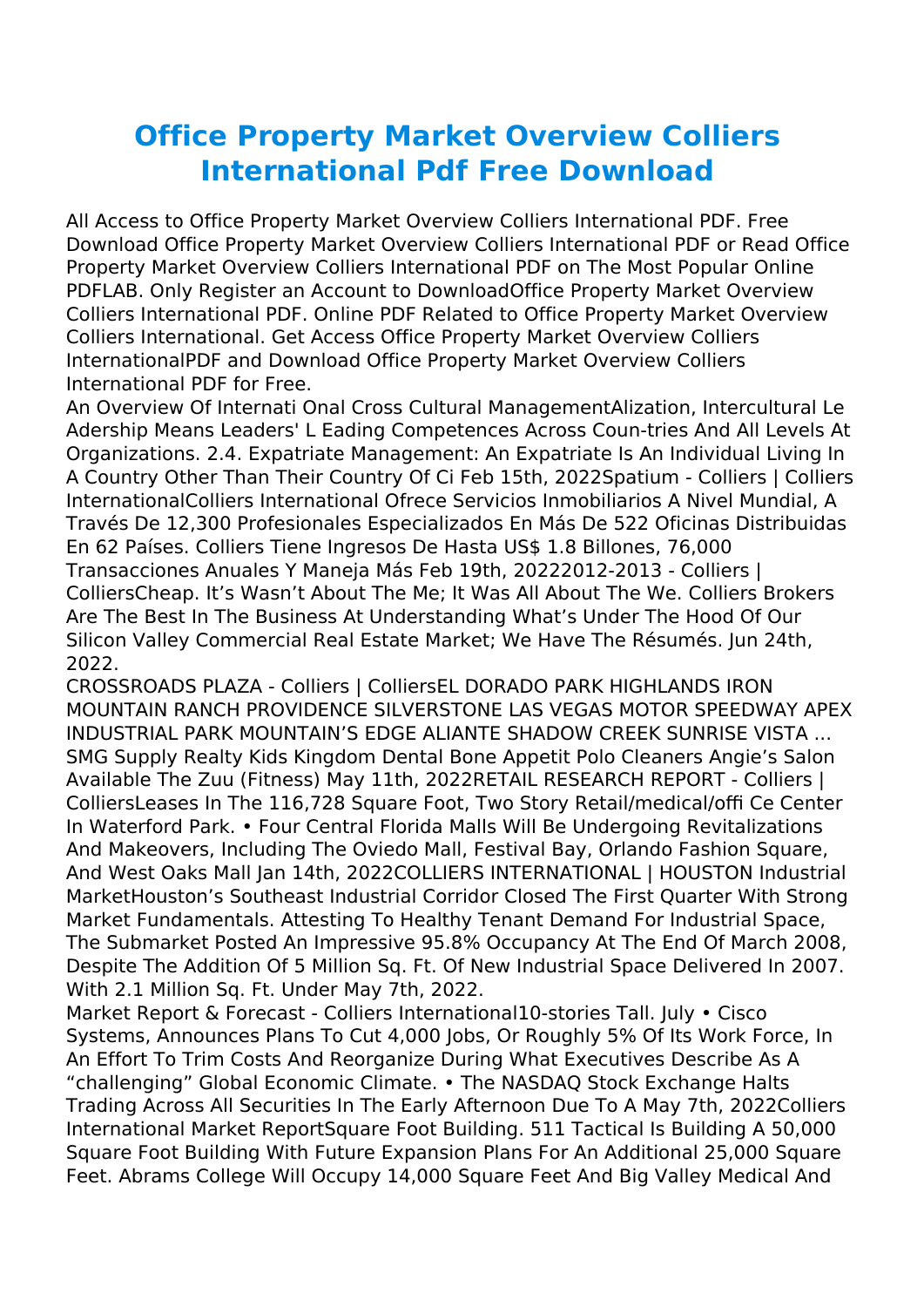Billing Has A 35,000 Square Foot Building. There Are Several Lots And Bui Apr 21th, 2022Q2 2020 Sees Major Market Shifts - Colliers.comPleasant Ridge Shopping Center Is An Example Of A Proven Restaurant Concept That Was Not Able To Survive Without A Drive Thru. The Recent Bankruptcies Filed For Apparel Retailers Such As Jos A Bank And Men's Warehouse Will Likely Hit Our MSA, And The List Goes On. Under The Veil, We Know Landlords Are Constantly Dealing Jan 5th, 2022. FAIRFIELD COUNTY MARKET REPORT - ColliersSpaces And Flexible Design Plans In Mind. Deloitte, Who Will Be Occupying 117,700 Sf At 695 East Main St., Stamford, Is A Good Example. After Consolidating Their Spaces Originally At 333 Ludlow St., Stamford And 10 Westport Rd, Wilton, Deloitte Is Planning A Move In The Fourth Quarter To The Formerly Vacant General Reinsurance Headquarters. Apr 13th, 2022MARKET REPORT - ColliersDespite This Increase, Mecklenburg County Business Leaders Are More Optimistic About Economic Growth Than In The 4th Quarter Of 2012 Based Off A 1.8 Point Increase In The Charlotte ... A Certificate Of Occupancy Must Have Been Issued For The Property For It To Be Co May 23th,

2022NORTHEASTERN PENNSYLVANIA OFFICE - ColliersApr-19 10 Fox Run Road Bimbo Bakeries Drums 10,145 Investor Single Story Building Leased To Bimbo Bakeries And Judge Correale Stevens. Completed Transactions New Construction > Construction Is Well Underway At Coordinated Health's New Hospital In Dickson City, Expanding Its … May 22th, 2022.

Property Tax 101: Property Tax Variation By Property Type\*\*\* This Property Has A Market Value Of \$2,000,000 To Show A Typical Effective Tax Rate On A Larger Commercial/industrial Property. Minnesota House Research Department Provides Nonpartisan Legislative, Legal, And Information Services To The Minnesota House Of Representatives. This Document Can Be Made Available In Alternative Formats. Www.house ... May 17th, 2022COLLIERS INSIGHTS HOTELS | ASIA | Q3 2020As COVID-19 Containment Measures Remained Largely In Place Globally In Q2 2020, Hotels Across Asia Pacific Continued To Experience Poor Performance, With Overall Room Occupancy And Average Daily Rate (ADR) Showing Decreases To 33.9% And US\$60.32, Respectively. May 24th, 2022COLLIERS INTERNATIONAL - DellColliers International Simplicity, Effectiveness And Efficiency Of Technology Partnership With Dell BACKGROUND Colliers International Is A Leading Global Real Estate Organisation, Providing Property Knowledge, Solutions And Services To Customers, From Sales And Leasing Services, Property And Project Management To Valuation, Research And ... Apr 11th, 2022.

ASSOCIATE | TENANT REPRESENTATION Colliers | ChicagoMOB +1 630 453 0542 DIR +1 847 698 8225 Jake.spinell@colliers.com Colliers International 6250 N. River Road Suite 11-100 Rosemont, IL 60018 Www.colliers.com PROFILE Jake Spinell Is An Associate With Colliers International In Chicago. His Specialty Is Representing Corporate Users With The Acquisition, Disposition, And Leasing Of Space Jun 21th, 2022MAJOR OCCUPANTS EYEING EXPANSION - ColliersThe Developer Benefits From Having Philippine Economic Zone Authority (PEZA) Status, Hence All Buildings Within Its Iloilo Business Park Are PEZA-proclaimed, Enabling Outsourcing Occupants To Avail Themselves Of Tax And Non-tax Perks. This Has Also Allowed Megaworld To Secure Major Apr 20th, 2022COLLIERS RADAR INDUSTRIAL / RESIDENTIAL | RESEARCH ...The Philippine Economic Zone Authority (PEZA) And